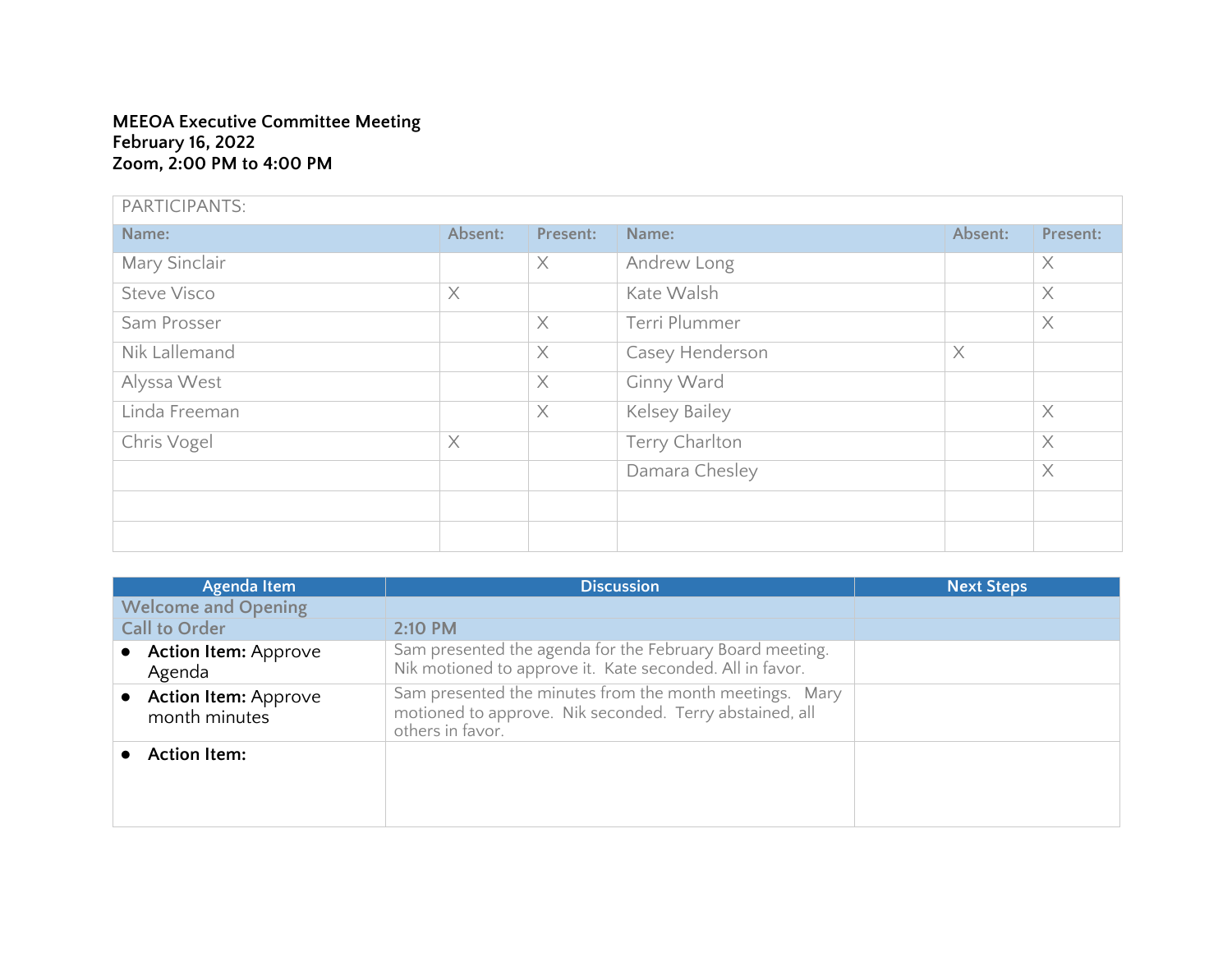| <b>Officers' Reports</b>        |                                                                                                                                                                                                                                                                                                                                                                                                                                                                                                                                                                                                                                                                                                                                                                                                                                                                                                                          |           |
|---------------------------------|--------------------------------------------------------------------------------------------------------------------------------------------------------------------------------------------------------------------------------------------------------------------------------------------------------------------------------------------------------------------------------------------------------------------------------------------------------------------------------------------------------------------------------------------------------------------------------------------------------------------------------------------------------------------------------------------------------------------------------------------------------------------------------------------------------------------------------------------------------------------------------------------------------------------------|-----------|
| President's Report: Sam         | 2.1 & 2.3 political advocacy: met with Terri and Mary<br>and decided on alums for policy. Going in person.<br>Hotel booked but may be using another cheaper<br>option to reduce costs as much as possible.<br>1.2 & 1.4: began planning for an in person PD event<br>$\bullet$<br>on advocacy; Kelsey and Ginny helping. Meeting<br>scheduled next week for anyone interested.<br>2.6 NEOA state initiative grant: awarded and also<br>received the Spraggins grant. Now have \$1,000 total<br>for that day.<br>Ongoing attendance at NEOA state president<br>meetings and NEOA board meetings.<br>3.1 fostering leadership: talked with Aaron<br>Dombroski who is interested in government<br>relations. Chris V. also interested. Will try to create a<br>way for them to tag team.<br>Reported results of vote to select Terry Charlton as<br>$\bullet$<br>president elect. One abstention, but the rest said<br>yes. |           |
| Past-President's Report: Mary   | Sam hit all of the points she would have mentioned<br>$\bullet$<br>since they worked together on most things.                                                                                                                                                                                                                                                                                                                                                                                                                                                                                                                                                                                                                                                                                                                                                                                                            |           |
| President-Elect's Report: Terry | Nothing toreport as she was just voted in.<br>$\bullet$                                                                                                                                                                                                                                                                                                                                                                                                                                                                                                                                                                                                                                                                                                                                                                                                                                                                  |           |
| Treasurer's Report: Nik         | \$37,047.46 as of 2/11/22<br>$\bullet$<br>Some expenses hit since last meeting, including<br>NEOA membership and policy expenses; requested<br>copies of receipts from Mary. Some discrepancies<br>on receipt due to the way COE had Mary register but<br>will connect to review.<br>Total expenses \$4390<br>Some income from individual memberships and<br>conference registrations and ads for a total of<br>\$2647.28                                                                                                                                                                                                                                                                                                                                                                                                                                                                                                | $\bullet$ |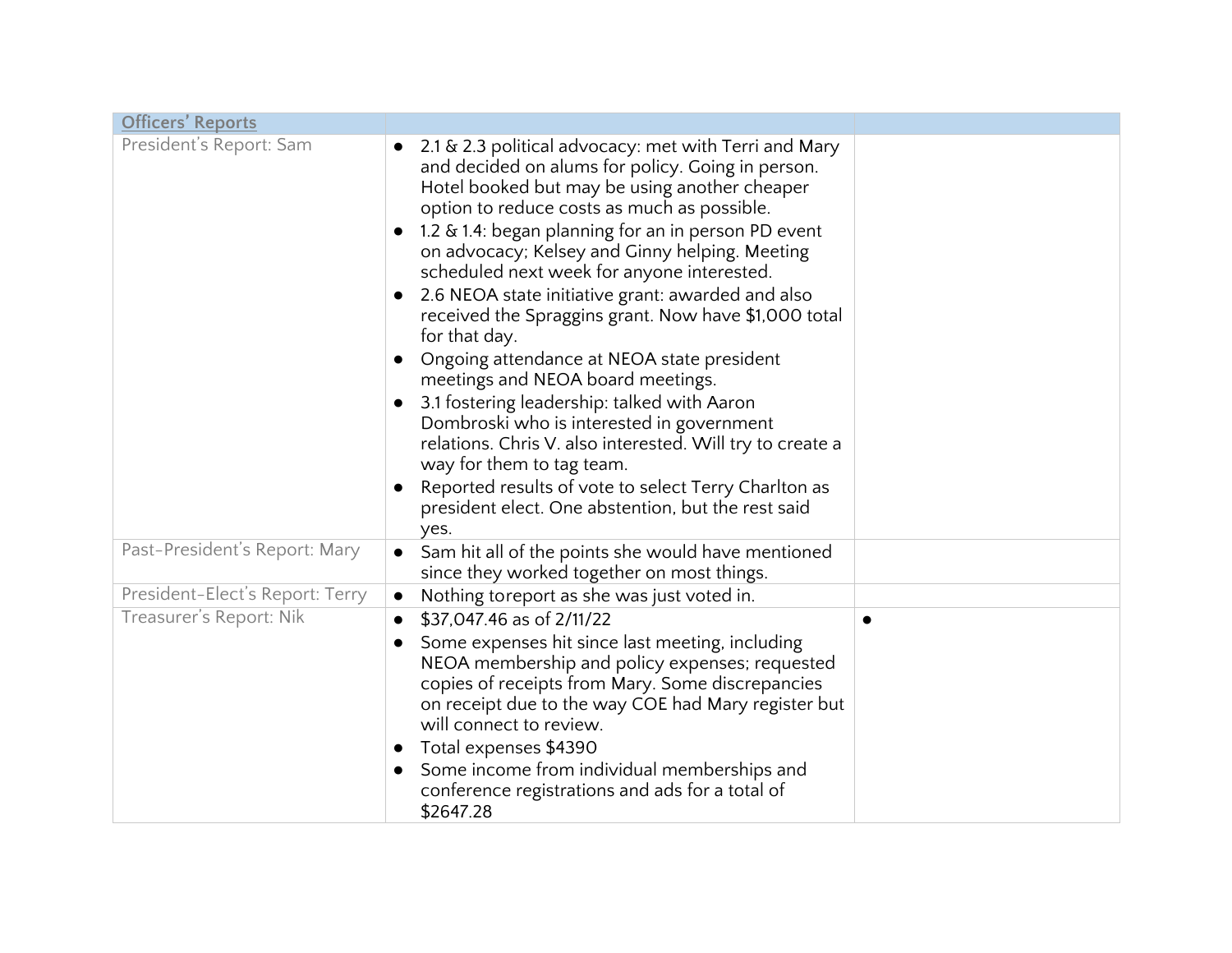|                                   | Projected amount after deposits and transfers of<br>\$39,019.74<br>Based on past projections and other years, we are<br>sitting at about \$10,000 more than what we would<br>normally be at during this time of year, largely due to<br>virtual conference the last two years.<br>Question asked about doing a CD to grow or keeping<br>liquid; Nik will research options.                                               |           |
|-----------------------------------|--------------------------------------------------------------------------------------------------------------------------------------------------------------------------------------------------------------------------------------------------------------------------------------------------------------------------------------------------------------------------------------------------------------------------|-----------|
|                                   | Andrew motioned to approve, Linda seconded; all<br>approved.                                                                                                                                                                                                                                                                                                                                                             |           |
| Secretary's Report: Alyssa        | Moved meeting minutes in Box to make them more<br>easy to find and not buried within reports                                                                                                                                                                                                                                                                                                                             |           |
| <b>Standing Committee Reports</b> |                                                                                                                                                                                                                                                                                                                                                                                                                          |           |
| Alumni                            | Haven't met as a committee since January<br>$\bullet$<br>Alumni awards received but didn't get an invoice.<br>Will call and ask.<br>Met with Mary and Sam to decide on alumni at<br>policy.<br>Sent award to UMPI for race.                                                                                                                                                                                              |           |
| Conference: Kelsey & Linda        | Not many updates; slow period.<br>$\bullet$<br>Planning to start regular meetings in March, 2023 in<br>person. Interest from Lisa at USM for committee but<br>additional support would be helpful.<br>Linda made a suggestion to consider having the<br>conference in person every other year to save<br>money and help those who don't find January to be a<br>good time. Should survey the membership for<br>feedback. |           |
| Development: Andrew               | Could not return bubble wrap; added to left over<br>$\bullet$<br>conference supplies in Gorham office. Could use<br>other leftovers for PD day or add to the NEOA state<br>basket or policy.                                                                                                                                                                                                                             | $\bullet$ |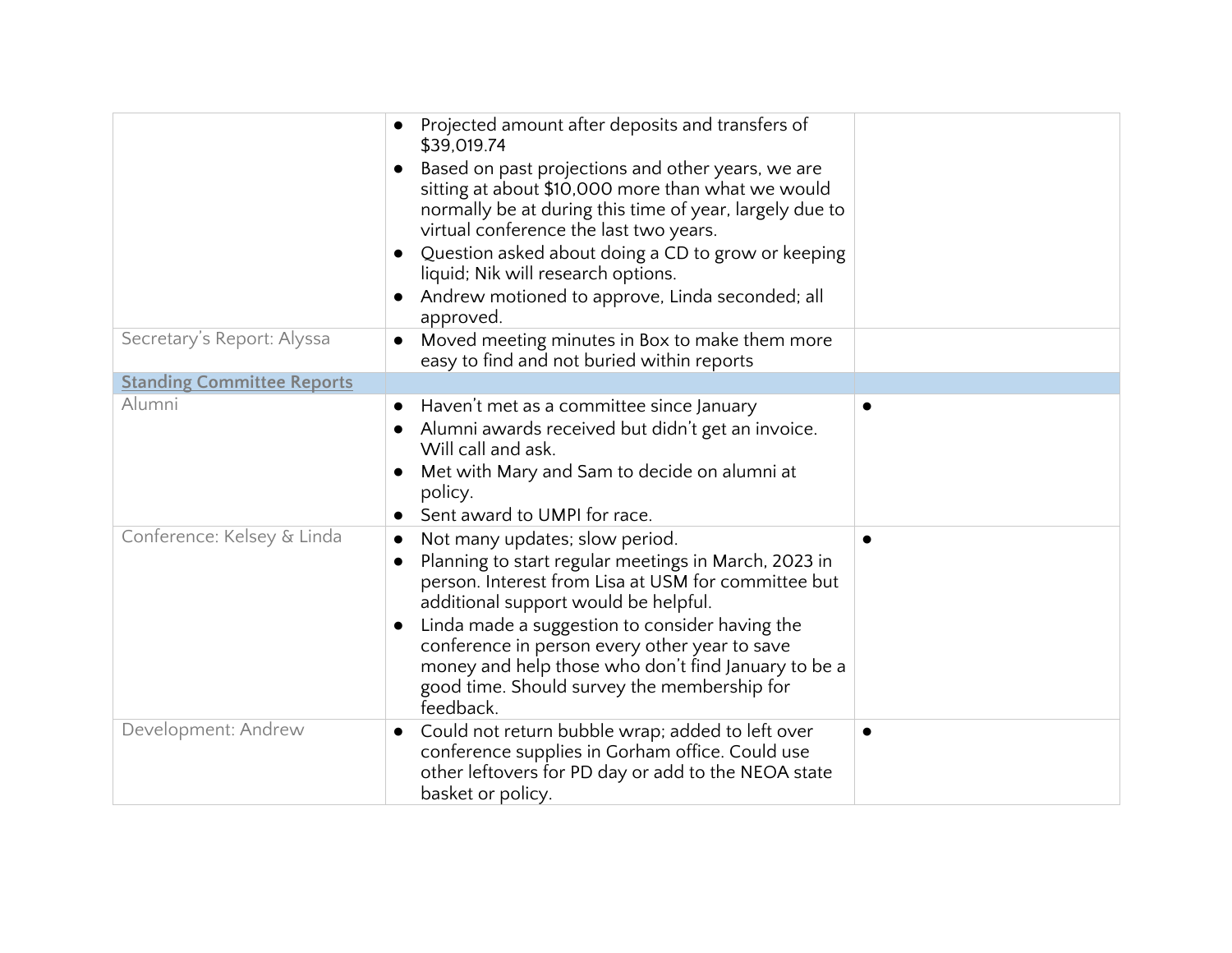|                                     | Met with Casey in January to talk about website and<br>updating sponsorship on the website with names,<br>emails, links, etc.<br>Checking to see if all ads and sponsors are paid. Will<br>follow up with Kate and Nik.                                                                                                                                                                                                                    |  |
|-------------------------------------|--------------------------------------------------------------------------------------------------------------------------------------------------------------------------------------------------------------------------------------------------------------------------------------------------------------------------------------------------------------------------------------------------------------------------------------------|--|
| <b>Government Relations: Vacant</b> | Vacant<br>$\bullet$                                                                                                                                                                                                                                                                                                                                                                                                                        |  |
| Membership: Kate                    | Checked all funding sources, nothing new. 68 paid<br>individual memberships, 19 renewed but unpaid,<br>down from last report. 11 unpaid conference<br>registrations. Will reach out to those people this<br>month to collect and let us know if she needs<br>support.<br>Nik suggested finding time to talk about it again;<br>Paypal has option to request money with an invoice,<br>which might help by sending a direct link to people. |  |
| Public Relations/TRIO and           | Tony absent but sent report<br>$\bullet$                                                                                                                                                                                                                                                                                                                                                                                                   |  |
| <b>GEAR UP Advocacy Day Chair:</b>  | P1: sent notices for registrations on all platforms                                                                                                                                                                                                                                                                                                                                                                                        |  |
| Tony                                | P2: 2022 advocacy day virtual on 3/16 3:30-5:00<br>PM; please include him in planning and<br>recommendations for someone to take on this role                                                                                                                                                                                                                                                                                              |  |
| <b>Ad-Hoc Committee Reports</b>     |                                                                                                                                                                                                                                                                                                                                                                                                                                            |  |
| Technology: Casey                   | Absent but submitted report:<br>P1: updated software providing secure connection to<br>MEEOA website; no fee<br>Need to update MEEOA domain; sent Nik details for<br>doing that and options for choosing 1, 3, 5 or 10<br>years. Discussed different options and decided to<br>purchase 3 years. Nik will work on.<br>Helped set up online election for president elect.                                                                   |  |
| Leadership Development:<br>Ginny    | <b>Ginny Absent</b><br>$\bullet$                                                                                                                                                                                                                                                                                                                                                                                                           |  |
| Factbook: Elyse                     | Absent; Elyse working on<br>$\bullet$                                                                                                                                                                                                                                                                                                                                                                                                      |  |
|                                     |                                                                                                                                                                                                                                                                                                                                                                                                                                            |  |